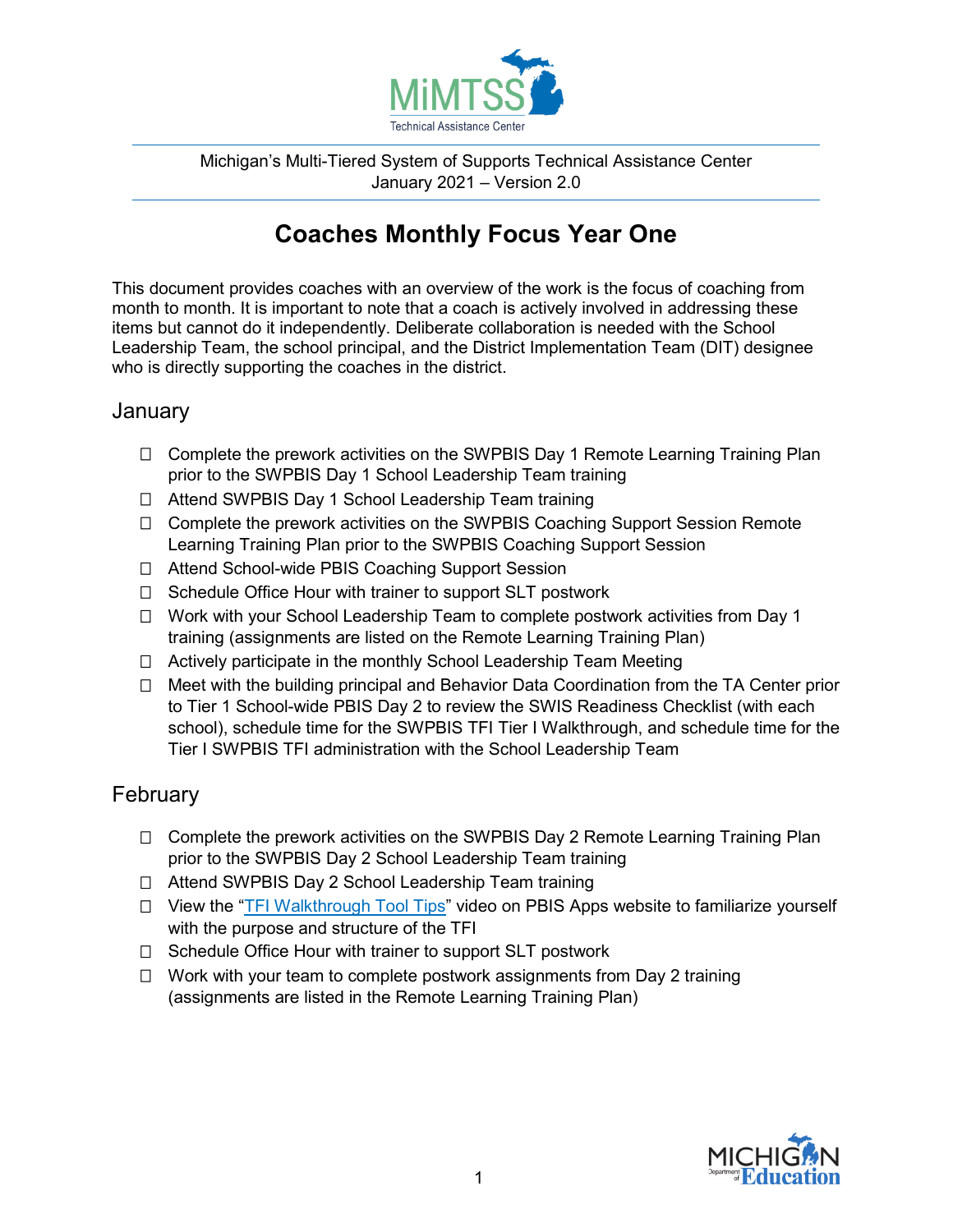- $\Box$  Meet with the School Leadership team and Behavior Data Coordinator from the TA Center prior to Day 3 to:
	- $\Box$  Review and complete the SWIS Readiness tasks that need to be completed prior to Day 3 (e.g., working with staff to define problem behaviors)
	- □ Complete Tier I of the SWPBIS Tiered Fidelity Inventory
	- Assist with generating the Scale, Subscale, and Items reports for SWPBIS TFI from PBIS Assessment
- $\Box$  Actively participate in the monthly School Leadership Team meeting
- $\Box$  Print the School-wide PBIS Tiered Fidelity Inventory reports from PBIS Apps and bring to the Day 3 training

## March

- $\Box$  Complete the prework activities on the SWPBIS Day 3 Remote Learning Training Plan prior to the SWPBIS Day 3 School Leadership Team training
- □ Attend SWPBIS Day 3 School Leadership Team training
- $\Box$  Actively participate in the monthly School Leadership Team meeting
- $\Box$  Schedule Office Hour with trainer to support SLT postwork
- $\Box$  Work with your team to complete postwork from Day 3 training prior to the Tier 1 Classroom PBIS training
- $\Box$  Work with the Behavior Data Coordinator from the TA Center to ensure individuals who will be responsible for SWIS data entry and report generation are registered to attend the Swift at SWIS training (this should include the building principal)

### April

- $\Box$  Attend the Tier 1 Classroom PBIS training (this could take place in April or May)
- $\Box$  Actively participate in the monthly School Leadership Team meeting

### May

- $\Box$  Actively participate in the monthly School Leadership Team meeting
- $\Box$  Preview the School-wide Reading Model Readiness Activity materials from the District Implementation Team (DIT) training content
- □ Participate in the [School-wide Reading System Readiness Activity](https://mimtsstac.org/training-materials/integrated-mtss/school-wide-reading-systems-readiness) with full staff for **each school** you are coaching (this could take place in May or June)

#### June

- $\Box$  Actively participate in the monthly School Leadership Team meeting
- $\Box$  Finalize the plans for the fall "Kick-Off"
- $\Box$  Review with the Behavior Data Coordinator from the TA Center and each principal the fall activities for initial implementation of SWIS